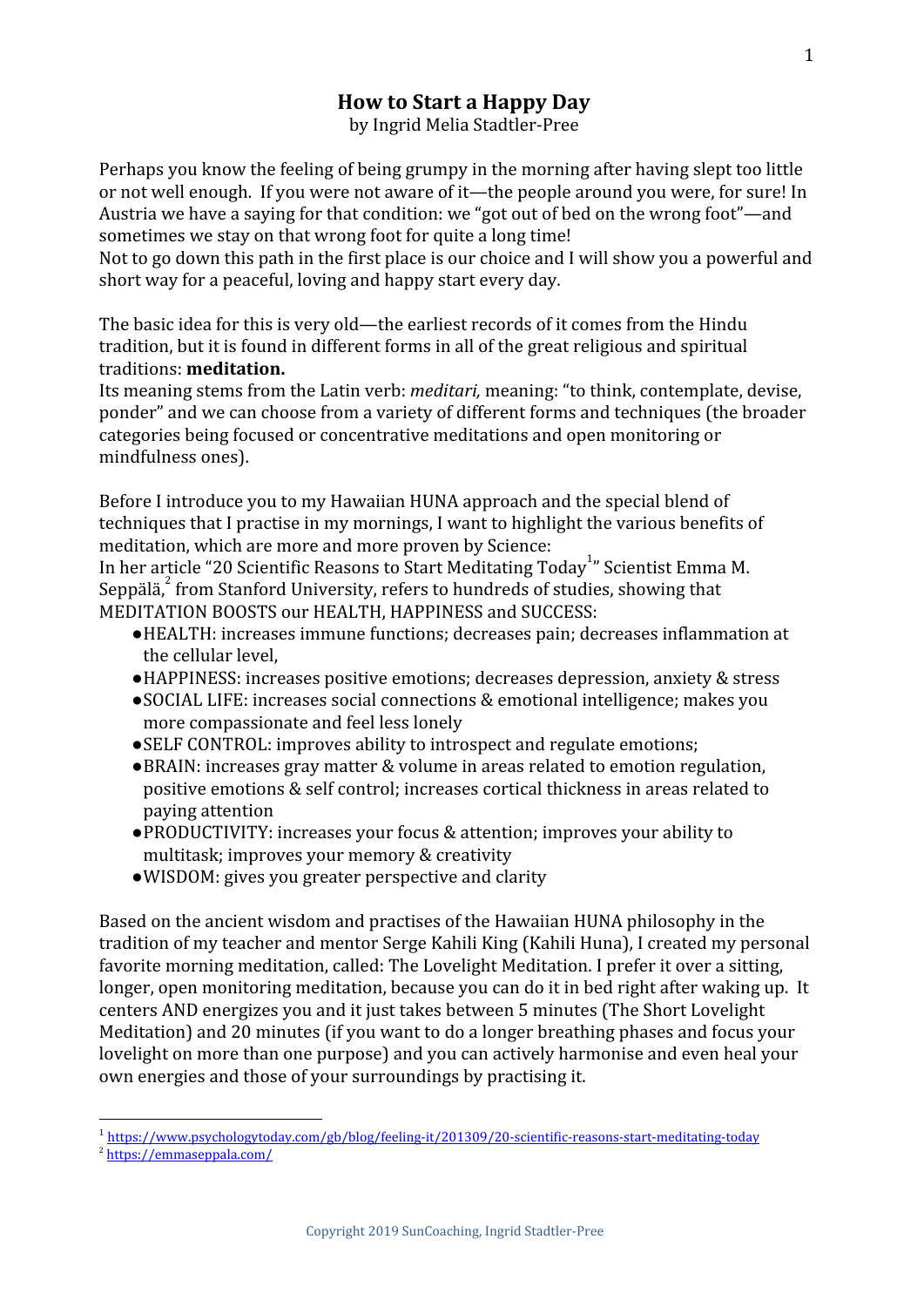The pre-assumptions for this meditation are based on the 7 Huna principles and you can read those at the end of this article before the actual practise if you are new to HUNA. If you are already familiar with this Polynesian "Ancient Science of Happiness", a priceless knowledge that is nowadays more needed than ever, you can jump to the meditation right away:

### **The Lovelight Meditation:**

An easy, short & comfortable (still lying or sitting in bed) way for awakening and harmonizing your body, mind & spirit for a happy & successful day ahead:

#### **1. Take a few deep breaths while stretching in bed like a cat and moving your wrists and ankles in circles**

If you like to get your blood-flow curculating nicely do some cycling moves with your legs and then stretch them up in the air, quickly pointing your toes up & down (very good for your veins)

**2. Energize your whole body with the Piko-Piko breathing variation** about 3 times: Inhale with your focus on the crown of your head, exhale with your focus on the soles of your feet, last Piko-breath: Inhale with focus on crown, exhale with focus on navel

**3. Bless your body, mind & spirit** compliment & acknowledge them, be aware & grateful for them

**4. Bless your heart/center and the Lovelight** (La'a Kea<sup>3</sup>) in your heart/center

**5. Visualize this Lovelight in a color of your intuitive choice** (white always comes in handy as it has all the colours of the rainbow in it anyway) energizing every cell and your body as a whole

**6. Let the lovelight radiate from your heart/center into your aura**

**7. Set your intention with intructions like:** Bless my family & friends, bless a special person in need, energize my day ahead, inspire my work, empower myself/ somebody else to do something specific… what ever your good intention for the day ahead might be…

**8. Visualise the target of your intention surrounded, energized & harmonized by your lovelight.**

**9. Close with "Amama" – So be it!**

**10**. **Remember throughout your day** the following HUNA practice guidelines: **Bless the present, Trust yourself & Expect the best!**

**Here's my gift of Aloha for you: the guided Lovelight meditation as audio download:** <https://www.suncoaching.net/newsletter-verzeichnis?lang=en>

## **Short Lovelight Meditation:**

If you are in a hurry or have overslept already  $\circ$ :

Advice: Practise the previous one ("The Lovelight Meditation") at least one more time before the "Short Lovelight Meditation" to be able to "turn on" your lovelight faster and easier.

<sup>3</sup> For more specific work with La'a Kea you can download Serge Kahili King's La'a Kea Guide in a technique bundle together with more Piko-Piko variations and other useful techniques online in PDF format here: <http://www.huna.net/HBM/Books/techbundle1.html>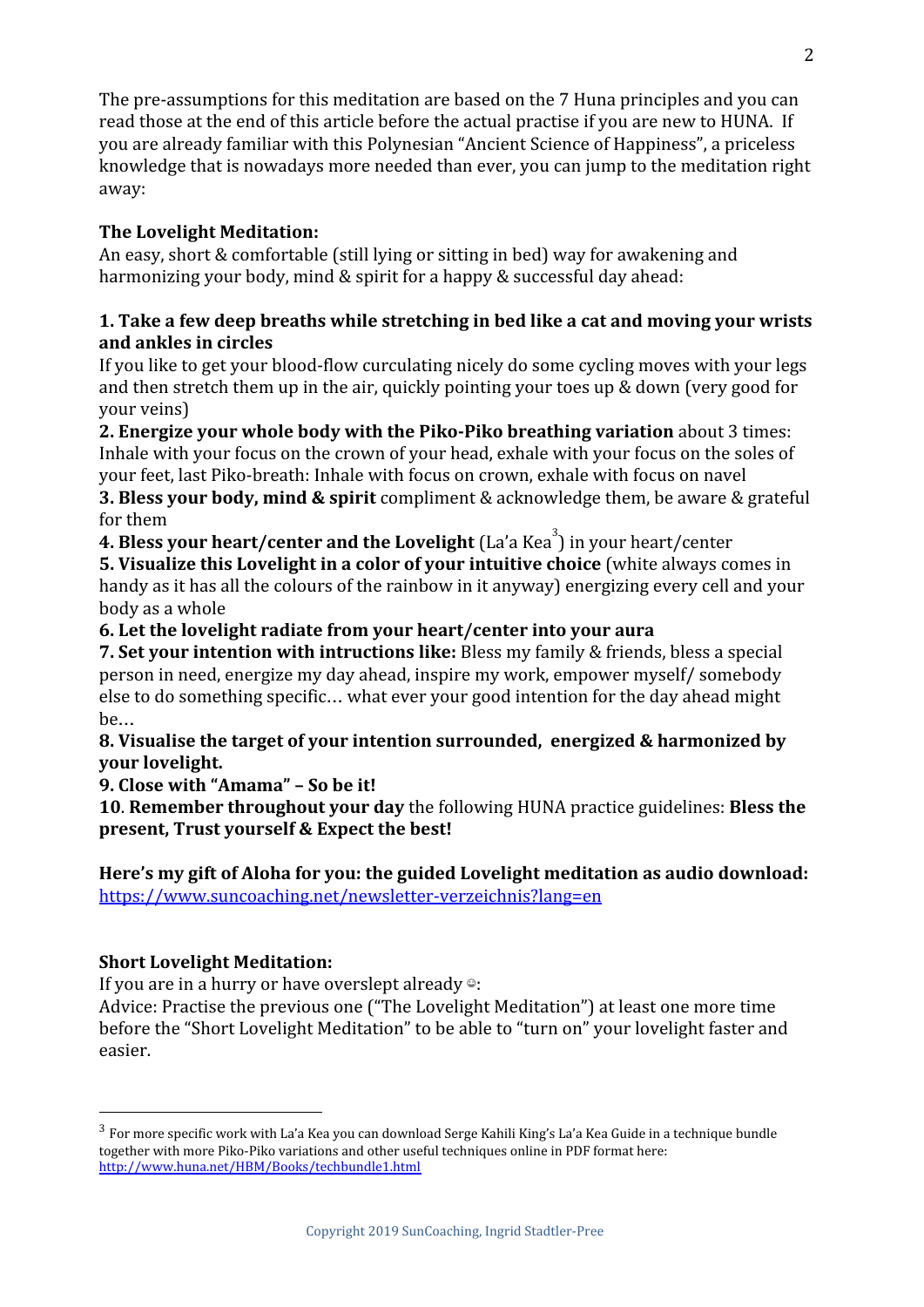**1) Stretch yourself** like a cat, take three deep breaths (Piko-Piko, see above)

**2) Be aware of your lovelight**, let it flow through you and into your aura with some more Piko breaths

**3) Set your intention** for the day: I am … today.. (at peace, loving, working efficiently..) or send out your lovelight for a specific purpose

**4) Come back with moving your body and remember to:** Bless the present, Trust yourself & Expect the best!

And—if your mornings are already happy and full of energy—you can practise this meditation during your day or before sleeping as well. To wind down into a good nights sleep, I recommend as well the stretching-part to physically let go of tension, but maybe don't activate yourself anymore with cycling moves or deep inhaling, choose more gentle breathing with emphasis on the exhaling instead. Then harmonise yourself and the ending of a day with the lovelight of your choice, feel gratefulness for the good things that happened and send lovelight to the not so good ones, to harmonise your memory of them in retrospect. Like all meditations and other helpful techniques this one, as well, has to be practised regularly to harness the positive effects best!

\_\_\_\_\_\_\_\_\_\_\_\_\_\_\_\_\_\_\_\_\_\_\_\_\_\_\_\_\_\_\_\_\_\_\_\_\_\_\_\_\_\_\_\_\_\_\_\_\_\_\_\_\_\_\_\_\_

## **The 7 HUNA principles and derived pre-assumptions for this meditation:**

**IKE,** the world is what you think it is: Start your day with happy, grateful, healing thoughts. Keep your vibrations hight and your experiences throughout the day will manifest themselves accordingly. Quoting Rick Hanson, PhD<sup>4</sup>: "As the mind changes, the *brain changes*…*for instance, when people consciously practice gratitude, they are likely getting higher flows of reward-related neurotransmitters, like dopamine. Research suggests that when people practice gratitude, they experience a general alerting and brightening of the mind, and that's probably correlated with more of the neurotransmitter norepinephrine*."

**KALA:** There are no limits: Body, Mind and Spirit are connected and influence each other. We are connected to everything around us through a quantum field (Hawaiian name for it: AKA web).

**MANA:** all power comes from within: Within all of us there is a powerful connection to all that is: you may call it universal life-energy, spark of the divine, light of god, love-light, spiritual force…

**MAKIA**: Energy flows where attention goes: Assume that this light/energy will follow your intention, focus and instructions.

**ALOHA:** To love is to be happy: Body, Mind & Spirit work better together if we acknowledge and appreciate them & people respond positively to blessings & appreciation on a subconscious level— Blessing in HUNA means in short: to admire, praise, affirm, appreciate, express gratitude, anticipate something good to come.

<sup>&</sup>lt;sup>4</sup> [https://greatergood.berkeley.edu/article/item/how\\_to\\_trick\\_your\\_brain\\_for\\_happiness](https://greatergood.berkeley.edu/article/item/how_to_trick_your_brain_for_happiness)